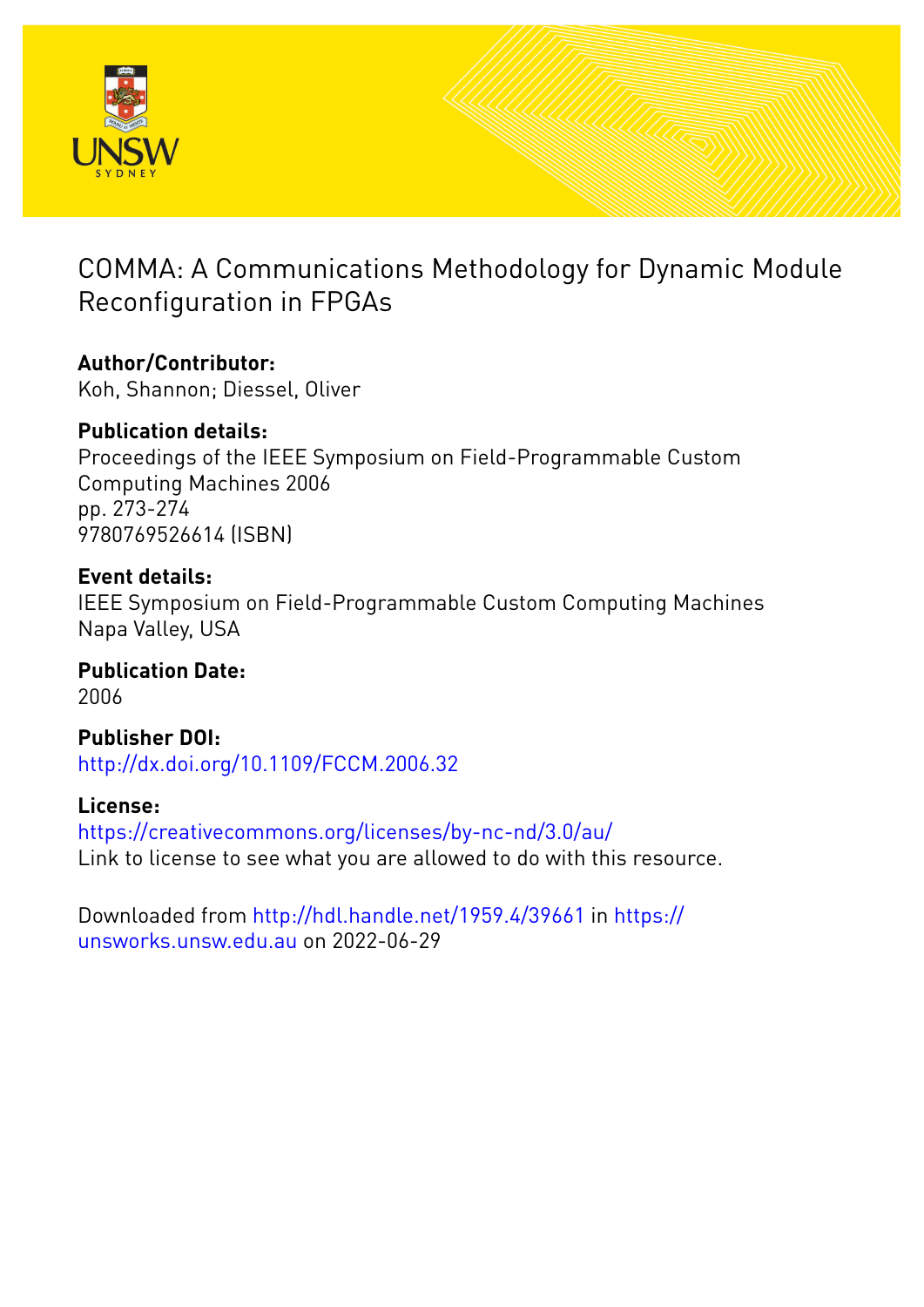## **COMMA: A Communications Methodology for Dynamic Module Reconfiguration in FPGAs (Extended Abstract)**

Shannon Koh and Oliver Diessel

*School of Computer Science & Engineering, The University of New South Wales Embedded Real-Time, and Operating Systems (ERTOS) Program, National ICT Australia, Sydney, Australia* 

### **1 Introduction**

On-going improvements in the scaling of FPGA device sizes and time-to-market pressures encourage the use of module-oriented design flows [\[3\],](#page-2-0) while economic factors favour the reuse of smaller devices for high performance computational tasks. One of the core problems in proposing dynamic modular reconfiguration approaches is supporting the differing communications needs of the sequence of modules configured over time [\[2\].](#page-2-1) 

Proposals to date have not focussed on communications issues. Moreover, they have advocated the use of specific protocols [\[4\],](#page-2-2) or they cannot be readily implemented [\[1\],](#page-2-3) or they suffer from high overheads [\[5\],](#page-2-4) or rely upon deprecated features such as tri-state lines [\[7\].](#page-2-5) In contrast, we propose a methodology for the rapid deployment of a communications infrastructure that provides the wires required by dynamic modules and allows users to implement the protocols they want. Our aim is to support new tiled dynamically reconfigurable architectures such as Virtex-4, as well as mature device families.

#### **2 The COMMA Approach**

We propose developing a set of tools to automatically generate a wiring infrastructure that is optimised for a given hardware platform and for the application requirements known at design time.



We target the new Xilinx Virtex-4 family of FPGAs to demonstrate our approach. This architecture is unique in

that the configuration frames have a fixed-length of 41 quad-byte words, each spanning 16 CLB rows. These are tiled about the device into independently configurable and independently clocked "pages" that span half the width of the device, thereby allowing us to readily place modules as shown in Figure 1(a). External I/O banks are located towards the left and right edges of the device, but not necessarily right on the edge as in predecessor families. An additional bank is located in the centre columns of the device.

To support independent reconfiguration, we propose accommodating one reconfigurable module per page. However, a module may be placed in two or more adjacent pages such that larger ones can be accommodated, and it is also possible to divide a page into sub-pages spanning fewer CLB columns. Figure 1(a) shows modules M1 and M2 being placed into a subdivided page, M3 into three aggregated pages and M4 into a page of its own. The above concepts can also be implemented on predecessor device families if the entire device is viewed as a single page and modules are placed into horizontally divided sub-pages.

In order to support dynamic module replacement and relocation, our approach allows virtualisation of any I/O pin in the communications infrastructure and relies upon mapping virtual to physical pins at reconfiguration time. Pin virtualisation is implemented by covering external I/O pins with the infrastructure, providing module I/O via slice macros [\[6\],](#page-2-6) statically configuring alternative routes between module and external I/O pins, and defining Reconfigurable Data Ports (RDPs, see Figure 2) that map logical module ports to physical slice macros. At reconfiguration time, RDPs are dynamically connected either to RDPs of other modules or to external I/O pins by selecting the actual routes from those configured at application startup. RDPs are implemented as module adapters or wrappers.

Figure 1(b) illustrates a double ring layout of the infrastructure for an XC4VFX12 device that provides for 8 reconfigurable module areas (of 3 different types) and illustrates the presence of slice macros on the boundary of the grey wiring area and the white module areas. Note that any layout that envelops the communicating module and I/O pins, satisfies bandwidth requirements, and makes effective use of wiring resources can be chosen.